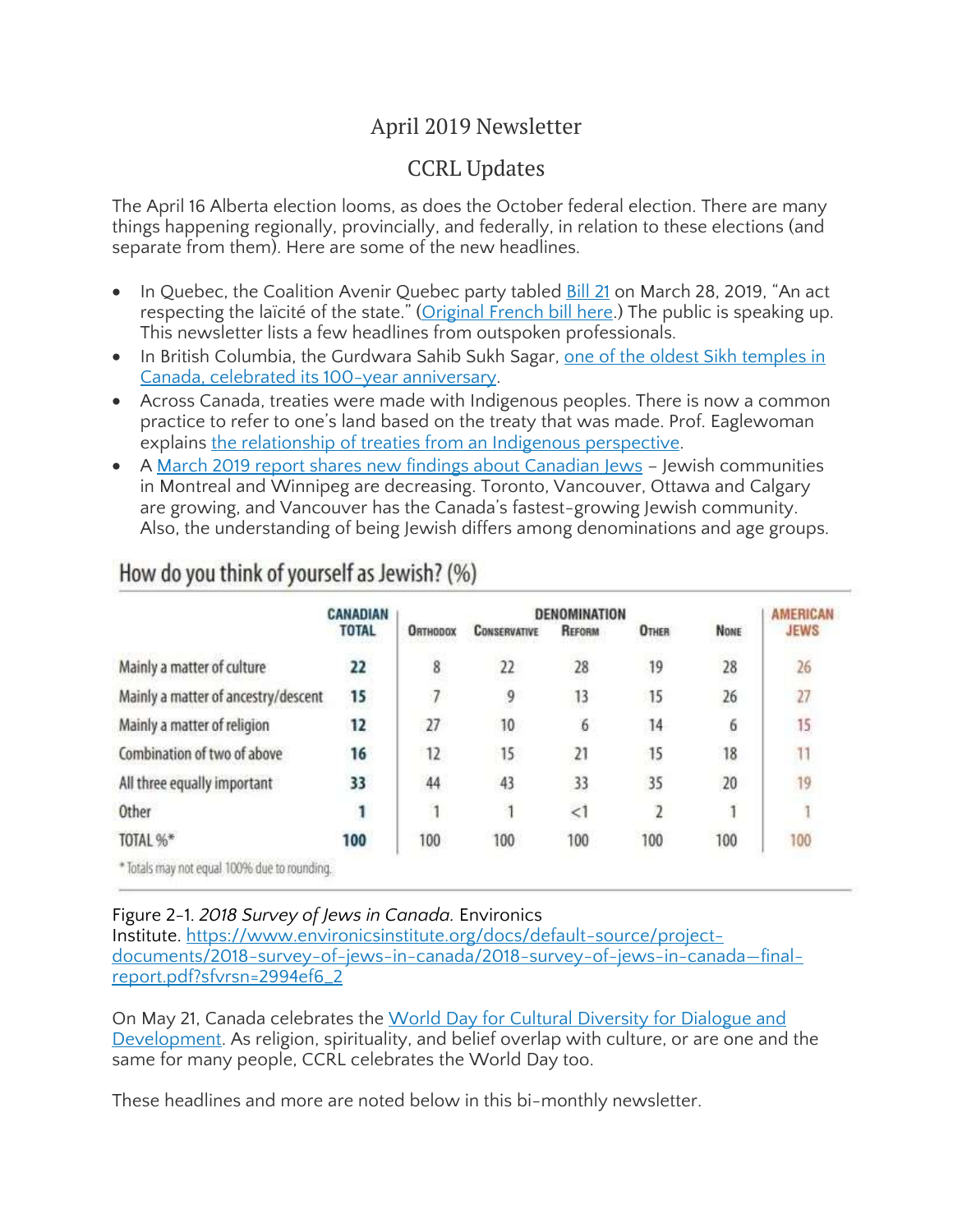## The Pulse



News, reports, and research headlines (Canada and global) related to religious literacy. Follow our [Twitter,](https://twitter.com/CcrlClrc) [Instagram,](https://www.instagram.com/ccrl.clrc/) and [LinkedIn](https://www.linkedin.com/company/ccrl-clrc/) accounts for headlines on a regular basis. As a reminder, these headlines do not indicate endorsement but are shared for the purpose of awareness.

#### **Canada:**

- From sacred to secular: Canada set to lose 9,000 [churches,](https://www.cbc.ca/news/canada/losing-churches-canada-1.5046812) warns national heritage [group](https://www.cbc.ca/news/canada/losing-churches-canada-1.5046812) *CBC News*
- No retreat on [advancement](https://www.convivium.ca/articles/no-retreat-on-advancement-of-religion) of religion *Convivium*
- New survey reveals [behaviours](https://www.cjnews.com/living-jewish/how-canadas-jews-compare-to-our-neighbours-to-the-south) and attitudes of Canadian Jews *The Canadian Jewish News*
- The Canadian [millennials](https://nationalpost.com/life/the-canadian-millennials-choosing-god-in-a-secular-world) choosing God in a secular world *National Post*
- 'Our people are still so much in need of [healing'](https://www.anglicanjournal.com/our-people-are-still-so-much-in-need-of-healing/) *Anglican Journal*
- [Addendum](http://www.worldsikh.org/addendum_to_2018_terror_report_not_enough_world_sikh_organization) to 2018 Terror Report Not Enough *World Sikh Organization*

### **Territories:**

- Should non-Inuit [performers](https://nunatsiaq.com/stories/article/should-non-inuit-performers-be-allowed-to-throat-sing/) be allowed to throat sing? *Nunatsiaq News*
- [On-the-land](https://www.cbc.ca/news/indigenous/actua-instem-program-north-1.5085196) STEM program for high school credit to expand to northern Indigenous [communities](https://www.cbc.ca/news/indigenous/actua-instem-program-north-1.5085196)*CBC News Indigenous*
- Dechinta 'bush university' eyes [expansion](https://www.cbc.ca/news/canada/north/dechinta-federal-funding-1.5074493) with 5 years of federal funding *CBC News North*
- Imam [sheds](https://www.yukon-news.com/life/imam-sheds-light-on-islam/) light on Islam *Yukon News*
- Cultural experience makes an impact with [Chemainus](https://www.chemainusvalleycourier.ca/home/cultural-experience-makes-an-impact-with-chemainus-secondary-students/) Secondary [students](https://www.chemainusvalleycourier.ca/home/cultural-experience-makes-an-impact-with-chemainus-secondary-students/) *Chemainus Valley Courier*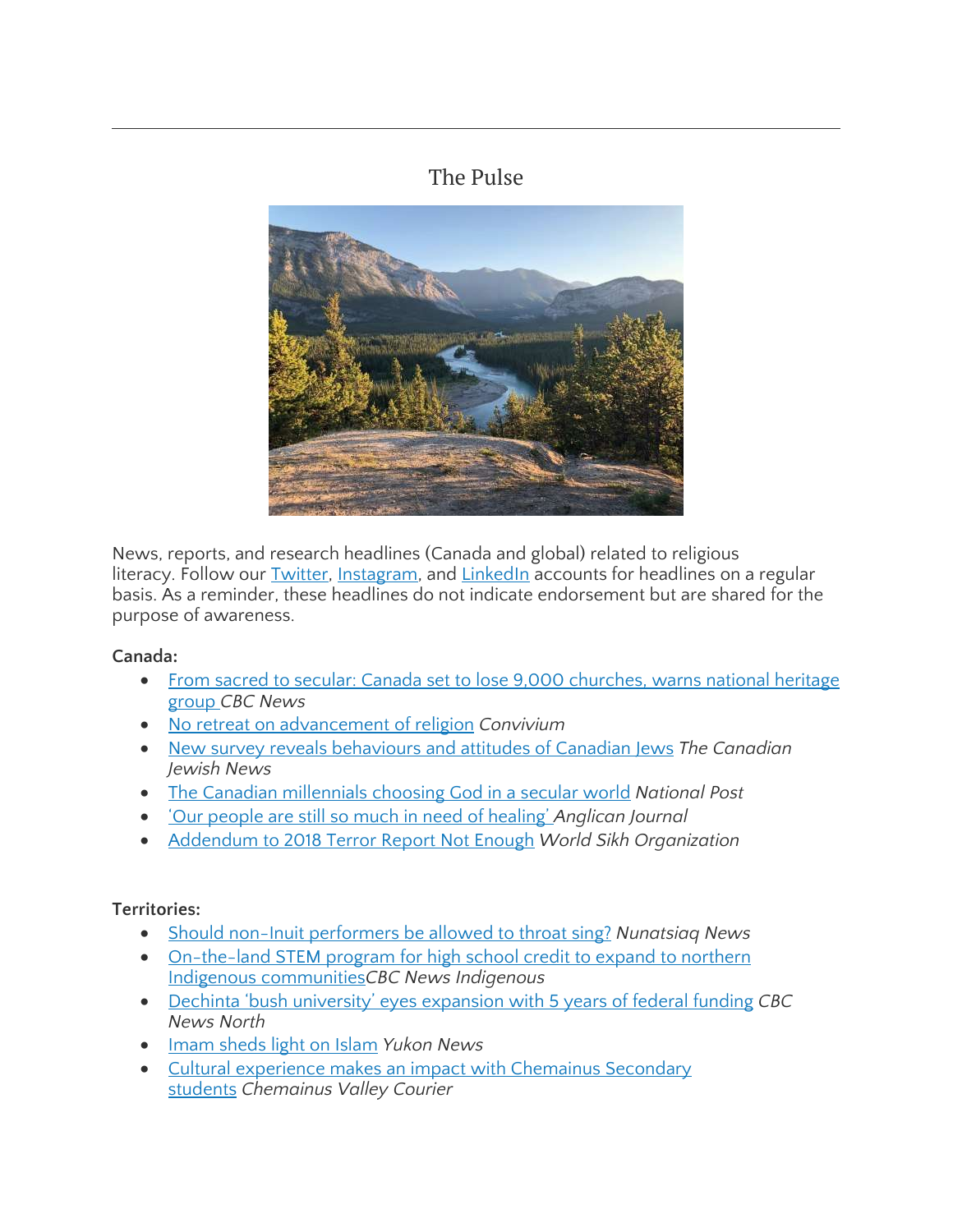**British Columbia:**

- New [Westminster](https://www.cbc.ca/news/canada/british-columbia/new-westminster-sikh-temple-celebrates-100-year-anniversary-1.5041082) Sikh temple celebrates 100-year anniversary *CBC British Columbia*
- B.C., [Wet'suwet'en](https://www.cbc.ca/news/canada/british-columbia/bc-wet-suwet-en-hereditary-chiefs-reconciliation-1.5011332) hereditary chiefs begin new reconciliation process *CBC British Columbia*
- B.C. court hears religious doctrine [emphasized](https://vancouversun.com/news/local-news/b-c-court-hears-religious-doctrine-emphasized-obedience-to-men-in-child-bride-case) obedience to men in child-bride [case](https://vancouversun.com/news/local-news/b-c-court-hears-religious-doctrine-emphasized-obedience-to-men-in-child-bride-case) *Vancouver Sun*
- The legal conflict [between](https://theconversation.com/the-legal-conflict-between-equality-rights-and-freedom-of-religion-113645) equality rights and freedom of religion *The Conversation*
- B.C. legislature [celebrates](https://www.coastmountainnews.com/news/b-c-legislature-celebrates-sikh-holiday-for-first-time/) Sikh holiday for first time *Coast Mountain News*

## **Alberta:**

- MRU cancels speech by [ex-Muslim-turned-atheist](https://www.cbc.ca/news/canada/calgary/mount-royal-university-armin-navabi-new-zealand-ex-muslim-atheist-speech-1.5065319) in light of New Zealand terror [attack](https://www.cbc.ca/news/canada/calgary/mount-royal-university-armin-navabi-new-zealand-ex-muslim-atheist-speech-1.5065319) *CBC News Calgary*
- *Place ['dangerous'](https://www.cbc.ca/news/canada/edmonton/far-right-extremism-white-supremacy-neo-nazi-muslim-new-zealand-hate-xenophobia-islamophobia-1.5061869) far-right group on terror list, Alberta Muslim council urges [Ottawa](https://www.cbc.ca/news/canada/edmonton/far-right-extremism-white-supremacy-neo-nazi-muslim-new-zealand-hate-xenophobia-islamophobia-1.5061869) CBC Edmonton*
- Alberta school boards [intervene](https://calgarysun.com/news/local-news/alberta-school-boards-intervene-in-catholic-school-funding-rights-case/wcm/6a5ee023-9108-4675-8763-5357bebd259c) in Catholic school funding rights case Calgary Sun
- Updated [guidelines](https://www.alberta.ca/release.cfm?xID=63719250D27E6-EC59-44EA-491E49A93DCC560F) for scattering cremated ashes following cultural and religious [traditions](https://www.alberta.ca/release.cfm?xID=63719250D27E6-EC59-44EA-491E49A93DCC560F) Alberta Gov.

## **Prairies:**

- Buddhist monk [spreading](https://saskatoon.ctvnews.ca/buddhist-monk-spreading-good-karma-on-the-prairies-1.4323614) good Karma on the Prairies *CTV News Saskatoon*
- L'arrivée d'un groupe [évangélique](https://ici.radio-canada.ca/nouvelle/1161886/larrivee-dun-groupe-evangelique-a-lecole-tache-souleve-des-questions) à l'École Taché soulève des questions *Ici-Radio Canada*
- Yellow vests frustrated at being ostracized by [carbon-tax](https://leaderpost.com/news/saskatchewan/yellow-vests-frustrated-at-being-ostracized-by-carbon-tax-opponents) opponents *Regina Leader-Post*
- Forum to focus on fear of violence in faith [community](https://www.winnipegfreepress.com/arts-and-life/life/faith/forum-to-focus-on-fear-of-violence-in-faith-community-507931501.html) *Winnipeg Free Press*
- [Saskatchewan](https://leaderpost.com/news/local-news/saskatchewan-reverend-awarded-veterans-affairs-commendation/wcm/b862e074-83a7-4929-9249-6c44ec29b79b) reverend awarded for veteran mental health support *Regina Leader-Post*

### **Ontario:**

- Peel Art Gallery, Museum and Archives [celebrates](http://www.peelregion.ca/news/archiveitem.asp?year=2019&month=2&day=27&file=2019227.xml) Sikh Heritage Month all April[long](http://www.peelregion.ca/news/archiveitem.asp?year=2019&month=2&day=27&file=2019227.xml) *Region of Peel*
- Treaty [relationships](http://www.netnewsledger.com/2019/04/03/treaty-relationships-from-an-indigenous-perspective-angelique-eaglewoman/) from an Indigenous perspective *Net News Ledger*
- Jewish group criticizes sign at [Mississauga](https://globalnews.ca/news/5162424/palestinian-prisoners-sign-mississauga-school/) school that references testing on [Palestinian](https://globalnews.ca/news/5162424/palestinian-prisoners-sign-mississauga-school/) prisoners*Global News*
- A week of identity issues in [Canadian](https://www.northcountrypublicradio.org/news/story/38351/20190330/a-week-of-identity-issues-in-canadian-politics) politics *NCPR*
- Couple's young daughters taken from Canada to [child-custody](https://nationalpost.com/news/canada/couples-young-daughters-taken-from-canada-to-child-custody-limbo-in-casablanca) limbo in [Casablanca](https://nationalpost.com/news/canada/couples-young-daughters-taken-from-canada-to-child-custody-limbo-in-casablanca) *National Post*

### **Quebec:**

 «Je refuse à 100% d'enlever mon voile» dit une finissante en [éducation](https://www.tvanouvelles.ca/2019/04/05/je-refuse-a-100-denlever-mon-voile-dit-une-finissante-en-education?fbclid=IwAR0ITFkeyA-Q-bLUsHXgpWYF9yq7kpcej-mZPTK2Nzz5iqDFDcdlPoRoSOE) *TVA Nouvelles*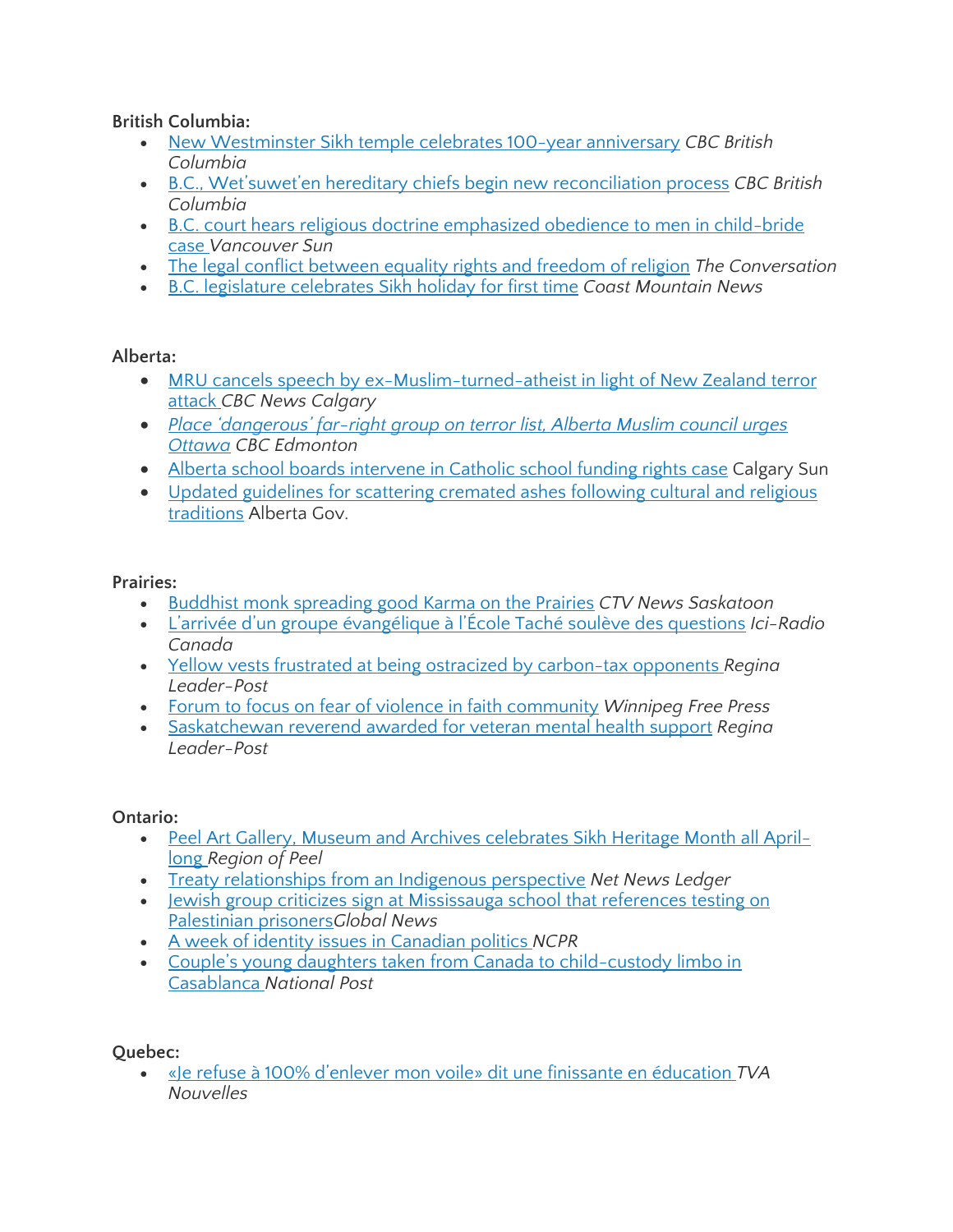- *Un collectif [d'universitaires](https://ici.radio-canada.ca/nouvelle/1162642/collectif-universitaires-opposes-projet-loi-laicite?fbclid=IwAR3M7UpOMHZOVTyJ6tU85hqoa1CUf1_1geKSO0rq4Iu96g32KS-N4MNDVUE) s'oppose au projet de loi sur la laïcité Ici-Radio Canada*
- 'Our values exclude exclusion': [Westmount](https://www.cbc.ca/news/canada/montreal/bill-21-protest-westmount-high-school-1.5082512?__vfz=medium%3Dsharebar&fbclid=IwAR3mUrWgZKv6rbXBFvqDUznNxXpGGROJQ6OtdMleBDPSXghLok-wAAK1U8Y) High students protest proposed ban on religious [symbols](https://www.cbc.ca/news/canada/montreal/bill-21-protest-westmount-high-school-1.5082512?__vfz=medium%3Dsharebar&fbclid=IwAR3mUrWgZKv6rbXBFvqDUznNxXpGGROJQ6OtdMleBDPSXghLok-wAAK1U8Y) *CBC News*
- Quebec to bar public [servants](https://www.bbc.com/news/world-us-canada-47701221?ns_source=facebook&ocid=socialflow_facebook&ns_mchannel=social&ns_campaign=bbcnews&fbclid=IwAR051oC8y8hoWrDXy148lTX8Vcud-HWQse-BgPSOmm5H830art_5M2CzrX4) from wearing religious symbols *BBC News*
- Fariha [Naqvi-Mohamed:](https://montrealgazette.com/opinion/columnists/fariha-naqvi-mohamed-how-about-focusing-on-quebecs-education-system) How about focusing on Quebec's education system? *The Montreal Gazette*
- Encore: The what, why and where to of [Quebec's](https://www.thelawyersdaily.ca/articles/11515) Bill 21 *The Lawyer's Daily*

#### **Atlantic provinces:**

- [Maritimers](https://atlantic.ctvnews.ca/maritimers-show-empathy-after-terrorist-attack-on-new-zealand-mosques-halifax-imam-1.4338671) show empathy after terrorist attack on New Zealand mosques: Halifax [imam](https://atlantic.ctvnews.ca/maritimers-show-empathy-after-terrorist-attack-on-new-zealand-mosques-halifax-imam-1.4338671) *CTV News Atlantic*
- P.E.I. tourism industry eager to entice more Chinese visitors to the [province](https://www.journalpioneer.com/news/local/pei-tourism-industry-eager-to-entice-more-chinese-visitors-to-the-province-294482/) *Journal Pioneer*
- Mi'kmaq [traditions](https://aptnnews.ca/2019/04/01/mikmaq-traditions-guide-boxer-in-halifax/) guide boxer in Halifax *APTN News*
- Green MLA's [motion](https://www.cbc.ca/news/canada/arseneau-higgs-austin-christian-prayer-legislature-1.5081671) aims to do away with daily Lord's Prayer *CBC News*

#### **International:**

- How China [turned](https://www.nytimes.com/interactive/2019/04/04/world/asia/xinjiang-china-surveillance-prison.html?emc=edit_na_20190405&nl=breaking-news&nlid=56082516ing-news&ref=cta) a city into a prison *NY Times*
- Growing up in Northern Ireland's tiny Jewish [community](https://www.bbc.co.uk/news/av/uk-northern-ireland-47792681/growing-up-in-northern-ireland-s-tiny-jewish-community) *BBC News*
- Islamic banking in Ethiopia offers Muslims financial [inclusion](https://aje.io/998kq) *Al Jazeera*
- Sri Lanka urged to halt death [penalty](https://leaderpost.com/pmn/news-pmn/amnesty-urges-sri-lanka-to-halt-death-penalty-plan/wcm/094afac0-16ff-4f20-8fb4-54479f40ce72) plan *Regina Leader-Post*
- The Latest: LGBTQ parents' group [applauds](https://thestarphoenix.com/pmn/news-pmn/the-latest-mormon-scholar-lgbtq-policy-repeal-marks-reset/wcm/4106dc5e-b2d0-47b0-a9e5-f7b98a5fc855) Mormon change *Saskatoon Star-Phoenix*



Religious Literacy Thought Corner

There are a growing number of audio resources on religious literacy. Here are two:

- [https://religica.org](https://religica.org/)
- <https://soundcloud.com/interfaithish> (Podcast)